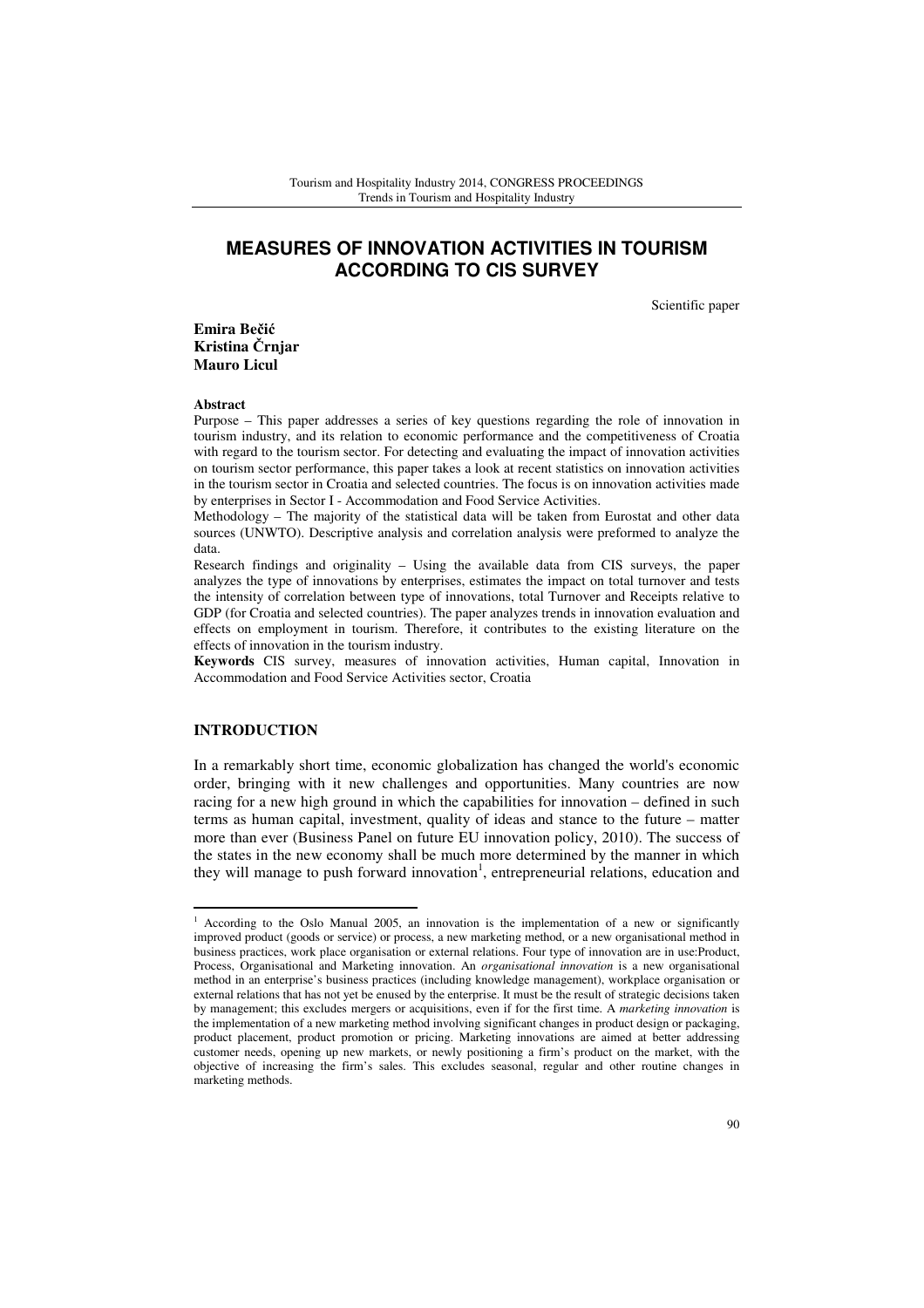specialized qualifications and the transformations of all the organizations towards the new competences in various sectors of economic activities (OECD, 2005).

Technological progress and tourism have been going hand in hand for years (Buhalis, Law, 2008). Innovation is playing an increasing role in service and is particularly important for the tourist industry (Hjalager, 2002). Today innovations are strongly based on the results of new technological developments, new combinations of existing technology or on the utilization of other knowledge acquired by an enterprise. Creating a positive climate in which entrepreneurs and businesses can flourish is considered by many as the key to generating growth and jobs; this is all the more important in a globalized economy, where some businesses have considerable leeway to select where they wish to operate.

Tourism represents a specific economic and social phenomenon of modern society today. It has been a phenomenon characterized by immense innovativeness (Hjalager, 2010). Through its size and complex content, tourism engages a vast natural, material and human potential, having profound implications on the progress of the economy and society and on the international relationships. Acting as a dynamic element of the global economy and economic systems in countries, tourism significantly contributes to the diversification of the economic structure. In a competitive global market nowadays, there is a great need for a powerful national branding of tourism management which could optimize resources. This will need a certain type of interest for a coordinated approach to marketing in order to optimize the vision of Croatia as a competitive tourist destination. The main arguments which determine the necessity of tourism development in general, and in Croatia in particular, are the following: *the complex exploitation and revaluation of tourism resources accompanied by efficient promotion on the external market may significantly contribute as an important source of revenue in national economies (in recent years it is one of the crucial sources for Croatia); tourism resources are practically inexhaustible; tourism can be an important factor in generating - directly and indirectly - jobs of varied skill requirements in other economic sectors; and, through its multiplicative effect, tourism can generate a specific demand for goods and services which brings about an increase in the structure of the non-financial business economy, contributing considerably to the diverse specialization the national economy's structure by sector and subsector.* Regarding guide lines to achieving progress and being successful in the national economy, oriented towards innovation, the government shall focus their policies in mentioned fields on the path to achieve prosperity and well-being of Croatia's citizens and a strong economic increase.

## **1. METHODOLOGY**

The aim of this paper is to address a series of key questions regarding the role of innovation in tourism industry, and its relation to economic performance and the competitiveness of Croatia with regard to the tourism sector. For detecting and evaluating the impact of innovation activities on tourism sector performance, this article takes a look at recent statistics on innovation activities in the tourism sector in Croatia and selected countries. The focus is on innovation activities made by enterprises in Sector I - Accommodation and Food Service Activities. Using the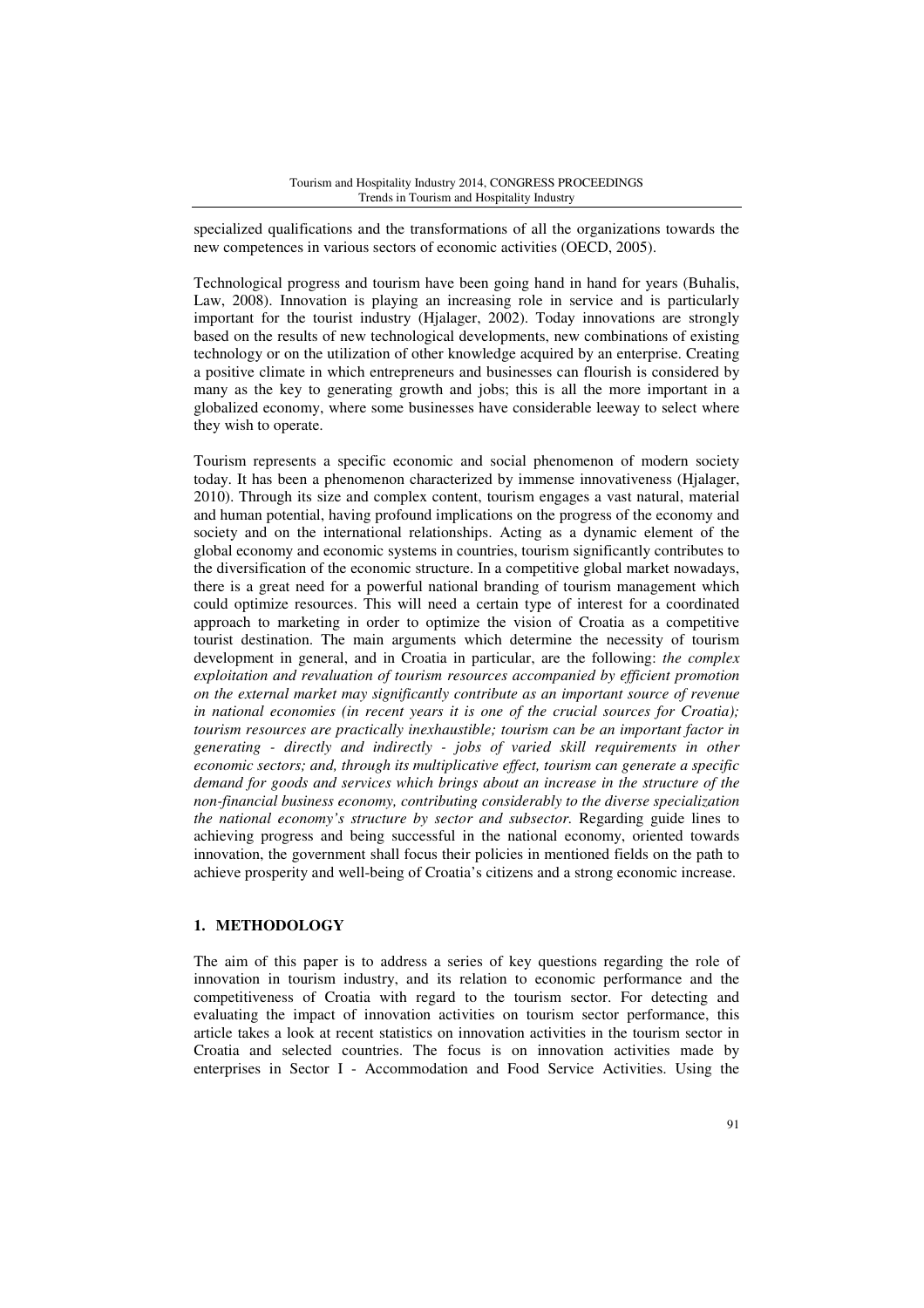available data from CIS surveys, we will analyze the type of innovations by enterprises in that sector and estimate the impact of the type of innovation (marketing and organizational) on total turnover used in a correlation analysis model to test the intensity of correlation between criteria and variables. We also analyze trends in innovation intensity evolutions in Accommodation and Food Service Activities sector (Nace Rev.2 division I55-I56) and the potential effects on employment in tourism. An explanation of this approach and the assumptions - correlation between type of innovations, total Turnover and Receipts relative to GDP (for Croatia and selected countries), and the use of the potential effects of the assumptions on employment and economy - will be discussed and tested. The majority of the statistical data will be taken from Eurostat and other data sources World Tourism Organization (UNWTO).

## **2. THE ROLE OF TOURISM IN NATIONAL ECONOMY**

This analysis is based on economic data extracted from different sources of official statistics, in particular, community innovation statistics (CIS), structural business statistics (SBS) and UNWTO data. The discussion below refers to selected indicators: number of enterprises, number of persons employed, turnover, value added at factor cost, international tourism receipts and tourism expenditures – first at the Croatian level and then at the level of selected countries.

Over the past six decades, tourism has experienced continued expansion and diversification, becoming one of the largest faster-growing economic sectors in the world. Tourism in 2012 represents 9% of world GDP, 6% of the world's exports, 1 in 11jobsin the world. Despite occasional shocks, international tourist arrivals have shown virtually uninterrupted growth –from 25 million in 1950, to 278 million in 1980, 528 million in 1995, and 1,035 million in 2012 (UNWTO Tourism Highlights 2013: 2).

Europe is seeing continued growth despite economic challenges. Accounting for 52% of all international arrivals worldwide, Europe reached 534 million tourist arrivals in 2012, 18 million more than 2011. The number of international tourist arrivals in the EU‑27 increased by 168.9 million between 1990 and 2012, but the EU‑27's share of worldwide tourist arrivals dropped from 52.9 % to 38.7% (2011:39.2 %) over the same period (UNWTO Tourism Highlights 2013: 2).

The EU is a major tourist destination, with five of its Member States among the world's top 10 destinations for holidaymakers in  $2012^2$ , ranked according to UNWTO data by the key two tourism indicators – international tourist arrivals and international receipts (UNWTO 2013). The growth of the tourism sector in 2012 has been crucial for many countries in the European region, offering employment opportunities and a considerable revenue stream. Growth was led by destinations in Central and Eastern Europe which saw 7% more international arrivals. Western Europe recorded a 3% increase in arrivals with the best results for Germany at 7% and Austria at 5%. Destinations in Southern Mediterranean Europe saw a 2% increase in arrivals. Of the

l

<sup>&</sup>lt;sup>2</sup> World's top tourism destinations, Rank 2012: 1. France; 2. USA; 3. China; 4. Spain; 5. Italy; 6. Turkey; 7. Germany; 8. UK; 9. RussianFederation; 10. Malaysia.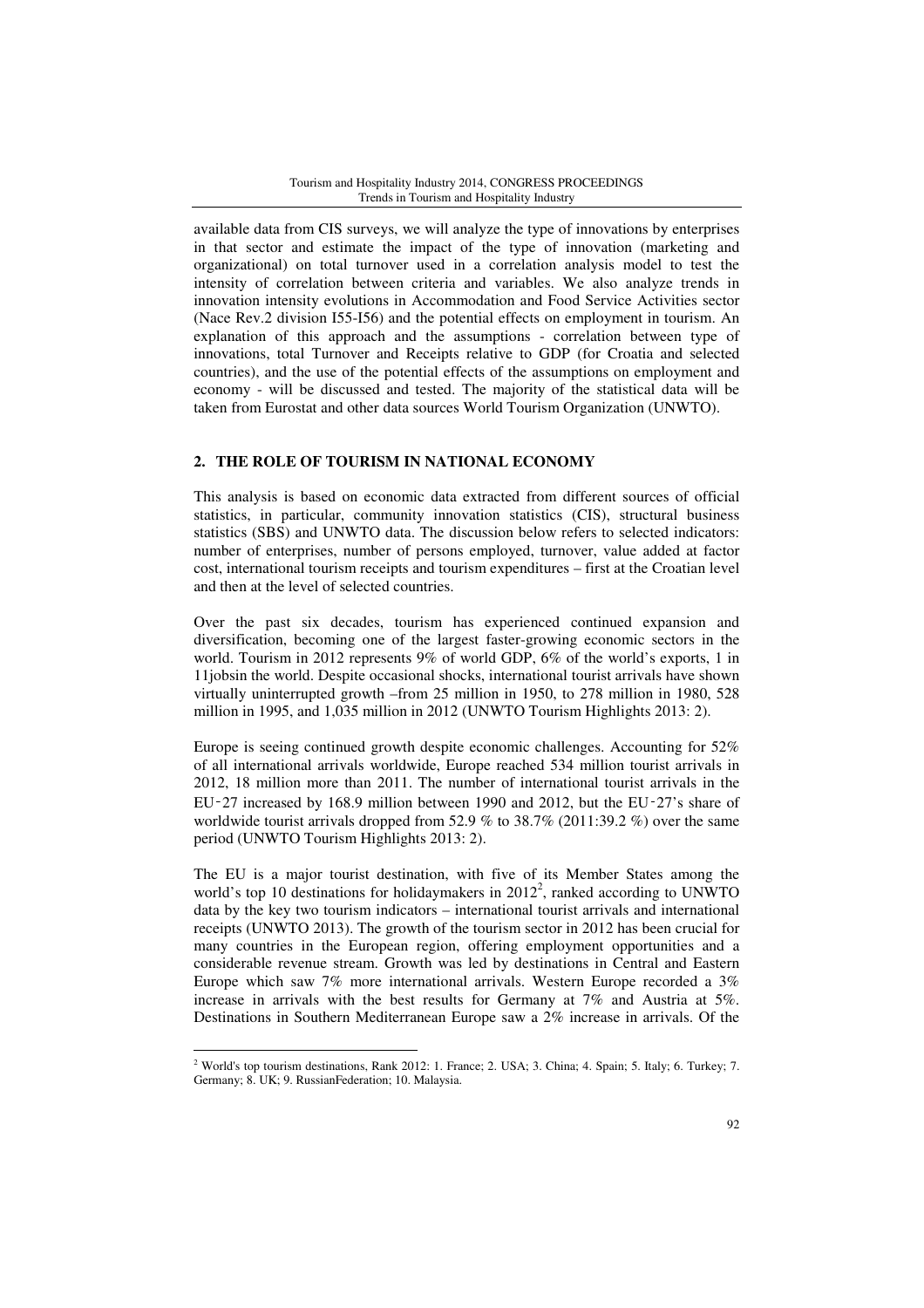larger destinations, Croatia (+4%), Portugal (+4%), Spain (+3%) and Turkey (+3%) recorded growth in arrivals above the average for the sub-region (UNWTO Tourism Highlights, 2013:7).

Tourism plays an important role in the EU because of its economic and employment potential, as well as its social and environmental implications. According to the Eurostat data in 2010, more than one in seven enterprises in the European non-financial business economy belonged to the tourism industries. These 3.4 million enterprises employed an estimated 15.2 million persons. Enterprises in industries with tourism related activities accounted for 11 % of the persons employed in the whole nonfinancial business economy and 29 % of persons employed in the non-financial services sector. The tourism industries' shares in total turnover and value added at factor cost were relatively lower, with the tourism industries accounting for 6 % of the turnover and 9 % of the value added of the non-financial business economy.

According to the World Bank, Croatia can be considered as a high-income market economy (World Bank, World Bank Country Classifications 2008, 2009). Eurostat data show that in 2012 the Croatian nominal GDP stood at EUR 44 billion (0.3% of EU-28 total), while the purchasing power parity GDP per capita was EUR 10,300. In 2011, economic output was dominated by the service sector which accounted for 66% of GDP, followed by the industrial sector with 27.2% and agriculture accounting for 6.8% of GDP. According to 2011 data, 2.7% of the workforce was employed in agriculture, 32.8% by industry and 64.5% in services. Tourism has the potential to contribute towards employment and economic growth, as well as to development in rural, peripheral or less-developed areas because *tourism dominates the Croatian service sector and accounts for up to 20% of Croatian GDP.* Annual tourist industry income for 2012 was estimated at EUR 6.83 billion. Its positive effects are felt throughout the economy of Croatia in terms of increased business volume observed in retail business, processing industry orders and summer seasonal employment. The industry is considered an export business, because it significantly reduces the country's external trade imbalance. The bulk of the tourist industry is concentrated along the Adriatic Sea coast, offering services ranging from mass tourism to catering and various niche markets, the most significant being nautical tourism and cultural tourism. Inland areas offer mountain resorts, agritourism and spas. Zagreb is also a significant tourist destination, rivaling major coastal cities and resorts.

Out of the 3.4 million enterprises in the tourism industries in the EU in 2010, 56  $\%$ were located in four Member States: Italy, Spain, France and Germany. Croatia accounted for only 0.87% enterprises in the EU tourism industries EU and only 0.57% enterprises in the EU Accommodation and food sector (see Table 1).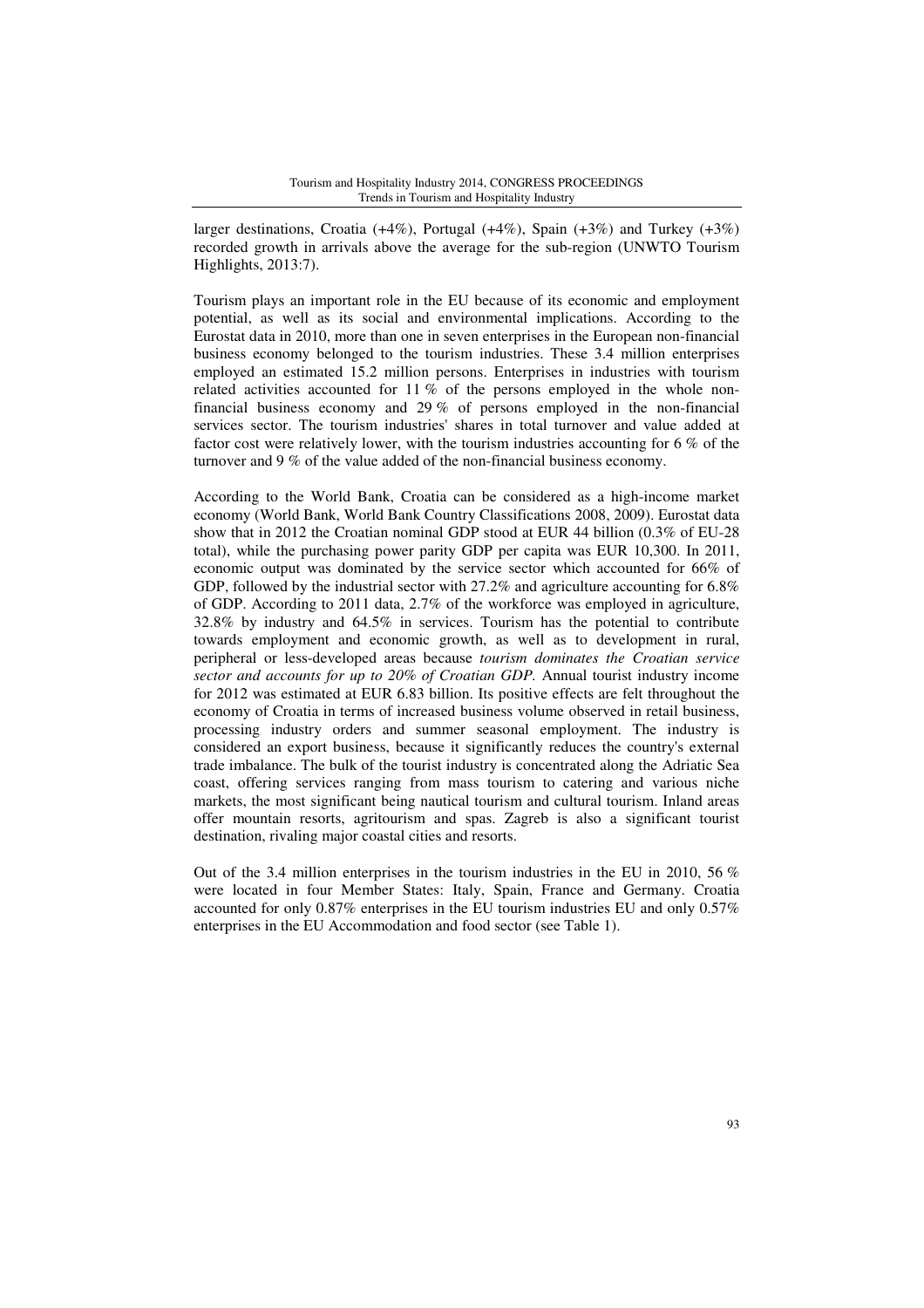|           |                                                             |                                                  |                                 |                                   | Tourism industries, of which |                      |                                      |                                                          |
|-----------|-------------------------------------------------------------|--------------------------------------------------|---------------------------------|-----------------------------------|------------------------------|----------------------|--------------------------------------|----------------------------------------------------------|
|           | Total non-<br>financial<br><b>business</b><br>economy $(1)$ | of which:<br><b>Tourism</b><br>industries<br>(2) | <b>Transport</b><br>related (3) | Accom-<br>modation<br>related (4) | Food<br>related $(5)$        | Real<br>estate $(6)$ | Car<br>and<br>other<br>rental<br>(7) | <b>Travel</b><br>agencies<br>and tour<br>operator<br>(8) |
| EU<br>28  | 21,927,107                                                  | 3,389,515                                        | 340,455                         | 269,634                           | 1,494,827                    | 1,146,330            | 46,741                               | 91,525                                                   |
| DE        | 2,073,915                                                   | 426,330                                          | 23,844                          | 44,768                            | 168,380                      | 174,515              | 4,374                                | 10,449                                                   |
| ΙE        | 152,693                                                     | $25,744$ :                                       |                                 | 2,136                             | 12,799                       | 8,428:               |                                      | 463                                                      |
| ES        | 2,500,574                                                   | 473,932                                          | 62,067                          | $23,197$ :                        |                              | 120,815              | 3,324                                | 10,798                                                   |
| <b>FR</b> | 2,513,679                                                   | 438,861                                          | 38,833                          | 36,650                            | 195,552                      | 149,724              | 12,140                               | 5,962                                                    |
| <b>HR</b> | 165,490                                                     | 29,589                                           | 2,309                           | 2,631                             | 16,663                       | 5,483                | 592                                  | 1,911                                                    |
| IT        | 3,867,813                                                   | 561,319                                          | 28,864                          | 44,498                            | 247,773                      | 222,083              | 3,815                                | 14,286                                                   |
| <b>CY</b> | 46,354                                                      | 7,881                                            | 1,150                           | 543                               | 4,799                        | 683                  | 187                                  | 519                                                      |
| $\rm NL$  | 777,869                                                     | 81,345                                           | 6,442                           | 7,157                             | 33,047                       | 29,917               | 1,511                                | 3,271                                                    |
| AT        | 301,739                                                     | 68,638                                           | 5,350                           | 14,934                            | 28,936                       | 17,163               | 701                                  | 1,554                                                    |
| PT        | 861,135                                                     | 128,736                                          | 11,679                          | 6,478                             | 78,473                       | 29,019               | 724                                  | 2,363                                                    |
| SI        | 115,243                                                     | 12,205                                           | 1,150                           | 1,011                             | 7,091                        | 2,135                | 181                                  | 637                                                      |
| UK        | 618,478                                                     | 219,659                                          | 11,299                          | 15,077                            | 107,022                      | 75,289               | 4,607                                | 6,365                                                    |

Tourism and Hospitality Industry 2014, CONGRESS PROCEEDINGS Trends in Tourism and Hospitality Industry

Table 1: **Number of enterprises in selected countries in EU, 2010** 

Source: Eurostat (sbs\_na\_sca\_r2), (sbs\_na\_1a\_se\_r2)

In terms of employment (see Table 2), Germany recorded 2.7 million persons employed in the tourism industries, followed by the United Kingdom (2.5 million), Italy (1.8 million) and Spain (1.7 million). Croatia recorded 0.124 million persons employed in the tourism industries. The highest shares of employment in the tourism industries in the total non-financial business economy were observed in Ireland (18 %) and the Netherlands (15 %), followed by Austria, the United Kingdom and Spain (14 %). *Share of employment in the tourism industries in the total non-financial business economy in Croatia was 11.5%. This is close to the recorded share at the EU-28 level (11.4%).* 

| Table 2: Number of persons employed in selected countries in EU, 2010 |  |  |
|-----------------------------------------------------------------------|--|--|
|-----------------------------------------------------------------------|--|--|

|             |                                                             |                                           |                                                                                                                       |                                     | Tourism industries, of which                                     |                                                                                     |                                 |                                                  |
|-------------|-------------------------------------------------------------|-------------------------------------------|-----------------------------------------------------------------------------------------------------------------------|-------------------------------------|------------------------------------------------------------------|-------------------------------------------------------------------------------------|---------------------------------|--------------------------------------------------|
|             | Total non-<br>financial<br><b>business</b><br>economy $(1)$ | of which:<br>Tourism<br>industries<br>(2) | related<br>5<br>H <sub>51</sub><br>ž<br><b>Transport</b><br>H <sub>50</sub><br>parts<br>H49<br>$\widehat{\mathbf{c}}$ | Accommodation<br>ΞŖ<br>related<br>E | beverage<br>activities<br><b>I56</b><br>and<br>ving<br>囯<br>Food | $\widehat{\mathbf{e}}$<br>L68<br>estate<br>F<br><b>Real</b><br>$\tilde{\mathbf{z}}$ | and other<br>E<br>rental<br>Car | operator<br>agencies<br>Travel<br>$\frac{3}{16}$ |
| <b>EU28</b> | 133,577,542                                                 | 15,215,768                                | 2,092,691                                                                                                             | 2,365,274                           | 7,426,892                                                        | 2,649,377                                                                           | 181,414                         | 499,767                                          |
| DE          | 24,932,382                                                  | 2,702,381                                 | 296,824                                                                                                               | 495,870                             | 1,360,303                                                        | 44,747                                                                              | 24.633                          | 84,004                                           |
| IE          | 1,080,859                                                   | 189,605                                   |                                                                                                                       | 45,859                              | 93,753                                                           | 21,597                                                                              |                                 | 4,495                                            |
| ES          | 11,989,152                                                  | 1,654,188                                 | 188,139                                                                                                               | 252,265                             |                                                                  | 202,050                                                                             | 17,385                          | 54,174                                           |
| <b>FR</b>   | 15,208,233                                                  |                                           | 395,341                                                                                                               | 201,107                             | 763,751                                                          | 299,193                                                                             |                                 | 39,418                                           |
| <b>HR</b>   | 1,075,442                                                   | 123,510                                   | 13,191                                                                                                                | 32,421                              | 59,940                                                           | 10,477                                                                              | 1,314                           | 6,167                                            |
| IT          | 15,309,796                                                  | 1,817,243                                 | 158,906                                                                                                               | 284,259                             | 965,607                                                          | 346,183                                                                             | 13,358                          | 48,925                                           |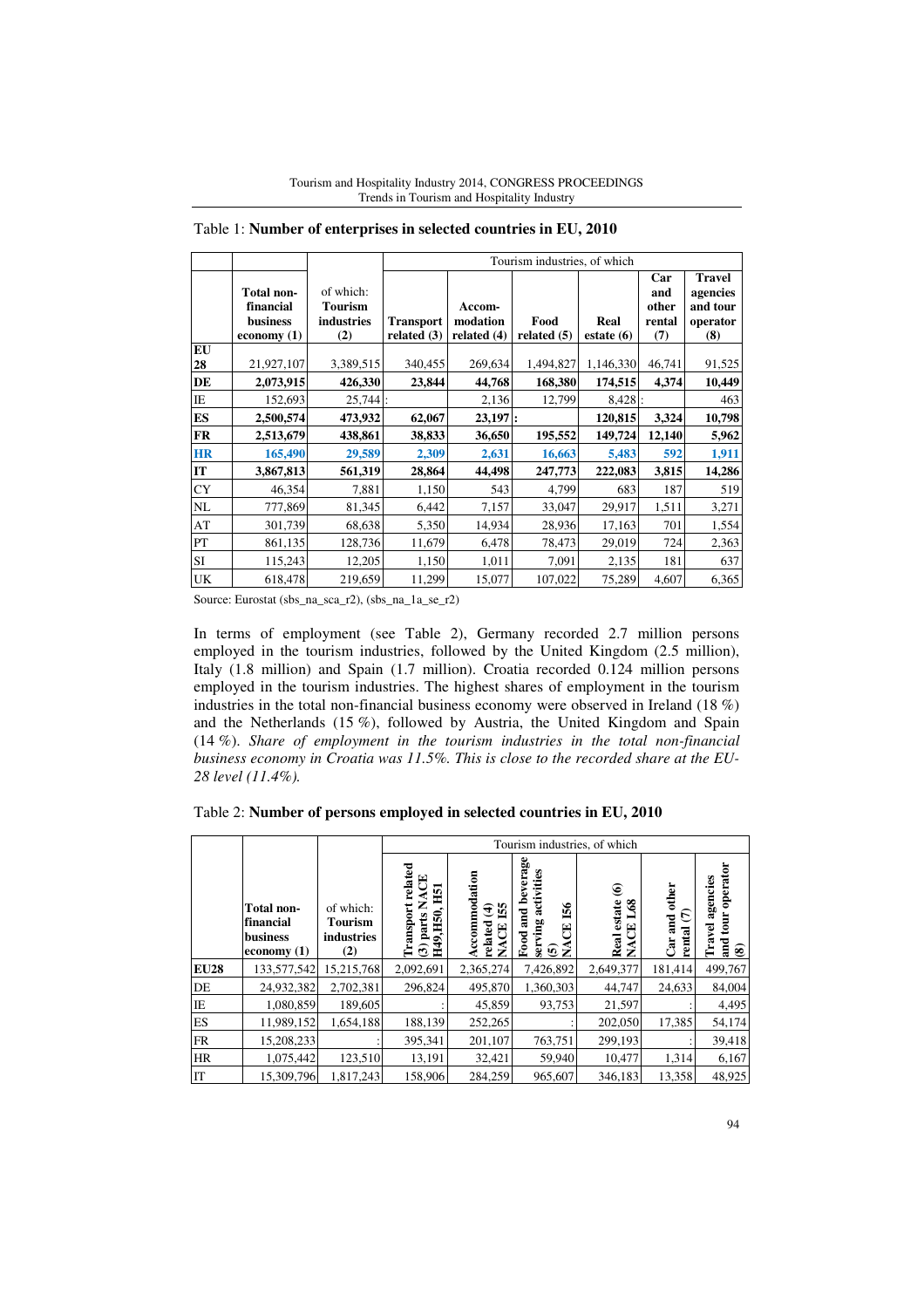|    |                                                             |                                                  |                                                                           |                                              | Tourism industries, of which                                                 |                                                                   |                                       |                                                                       |
|----|-------------------------------------------------------------|--------------------------------------------------|---------------------------------------------------------------------------|----------------------------------------------|------------------------------------------------------------------------------|-------------------------------------------------------------------|---------------------------------------|-----------------------------------------------------------------------|
|    | Total non-<br>financial<br><b>business</b><br>economy $(1)$ | of which:<br><b>Tourism</b><br>industries<br>(2) | Transport related<br>ğ<br>Н51<br>parts NA<br>$(3)$ parts $N$<br>H49, H50, | ccommodation<br>⊕ິ⊠<br>$_{\rm related}$<br>딸 | beverage<br>activities<br><b>I56</b><br>and<br>ving<br>5<br>Food<br>ទី ១ ខ្ន | ଛ<br><b>SS</b><br>estate<br>$\Xi$<br>Real<br>$\tilde{\mathbf{z}}$ | Car and other<br>$\epsilon$<br>rental | operator<br>agencies<br>tour<br><b>Travel</b><br>and<br>$\circledast$ |
| CY | 242,049                                                     |                                                  |                                                                           | 16,874                                       | 23,151                                                                       | 1,700                                                             | 731                                   | 2,640                                                                 |
| NL | 3,864,883                                                   | 586,079                                          | 109,793                                                                   | 73,698                                       | 288,485                                                                      | 82,137                                                            | 8,102                                 | 23,864                                                                |
| AT | 2,557,287                                                   | 366,673                                          | 47.069                                                                    | 105,232                                      | 155,329                                                                      | 44,570                                                            | 3,291                                 | 11,182                                                                |
| PT | 3,257,064                                                   |                                                  |                                                                           | 54,019                                       | 234,186                                                                      | 51,311                                                            | 4,374                                 | 9,965                                                                 |
| SI | 604,720                                                     |                                                  |                                                                           | 10,334                                       | 23,164                                                                       | 5,069                                                             | 319                                   | 1,898                                                                 |
| UK | 17,738,876                                                  | 2,487,677                                        | 243,845                                                                   | 378,338                                      | 1,247,572                                                                    | 473,598                                                           | 43,160                                | 101,166                                                               |

Tourism and Hospitality Industry 2014, CONGRESS PROCEEDINGS Trends in Tourism and Hospitality Industry

Source: Eurostat (sbs\_na\_sca\_r2), (sbs\_na\_1a\_se\_r2)

EU-28 tourism industries accounted for 5.58 % of the total turnover and 9.37% of the total value added at factor cost. For *Croatia as an small EU economy* turnover and value added of the tourism industries amounted to EUR 4.19 billion and EUR 1.78 billion, respectively (Eurostat, 2010). Expressed as a share of the total non-financial business economy, *Croatia's tourism industry accounted for 5.38 % of the total turnover and 8.31 % of the total value added at factor cost*. Its indicated that Croatia continues stabile growth regarding tourism industries. Follow by positive trend measured with an increase relative to GDP in % the growth in international tourism receipts matched the growth in arrivals.

We analyze ranking top tourism destination according to two key tourism indicators: *international tourist arrivals* and *international tourism receipts*. In 2012, France, Spain, Italy and Germany were the most common tourism destinations in the EU-28 for non-residents (people coming from abroad). Croatia, with 10.4 million international arrivals and EUR 8.8 million receipts, is ranked eleventh. The number of nights spent (nights spent by residents and non-residents at tourist accommodation establishments per inhabitant) provides an indicator of *tourism intensity*. In 2012, using this measure, the Mediterranean destinations of Malta, Cyprus, Croatia, and Austria were the most popular tourist destinations in the EU-28 (Eurostat, 2012). According to the quantitative projections of international tourism demand over a 20-year period by region presented in Tourism Towards 2030, international tourist arrivals in destinations in Central and Eastern Europe and Eastern Mediterranean Europe will grow at double the pace (+4.4% a year) (UNWTO Tourism Highlights, 2013: 14).

**Economic aspects of international travel.** Visitor expenditure on accommodation, food and drink, local transport, entertainment and shopping is an important contributor to the economy. We measured the economic importance of international tourism by looking at *the ratio of international travel receipts relative to GDP*. In 2012, the ratio of travel receipts to GDP was the highest in Croatia  $(15.5\%)$ , Malta  $(14.4\%)$  and Cyprus (11.4 %), confirming the high importance of tourism to these countries (see Table 3).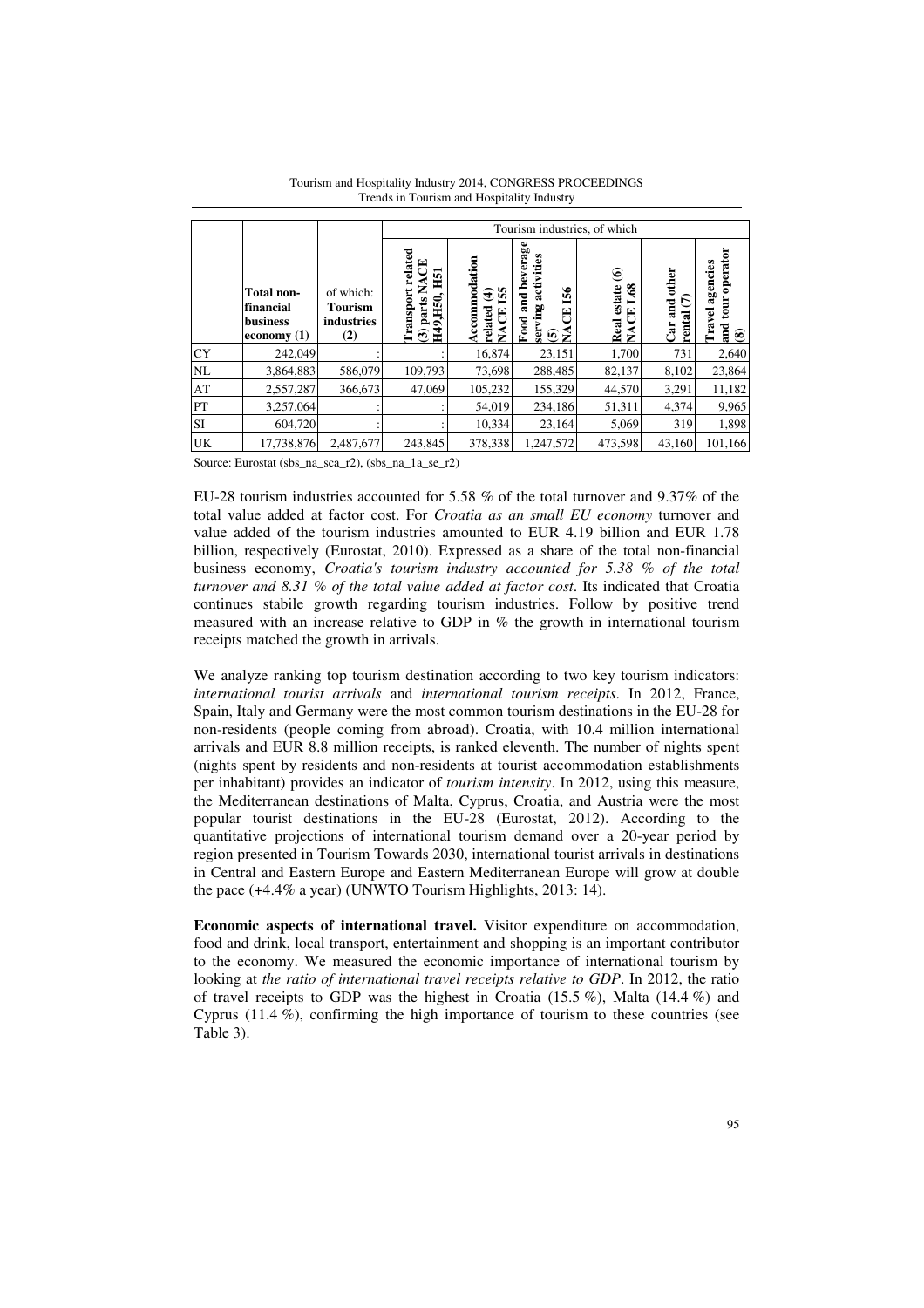|             |        | Receipts (EUR million) |                                           |        | Expenditures (EUR million) |                                            |
|-------------|--------|------------------------|-------------------------------------------|--------|----------------------------|--------------------------------------------|
|             | 2008   | 2012                   | <b>Relative to</b><br>GDP,<br>$(2012,\%)$ | 2008   | 2012                       | <b>Relative to</b><br>GDP,<br>$(2012, \%)$ |
| <b>EU28</b> | 74,301 | 95,355                 | 0.7                                       | 90,428 | 90,912                     | 0.7                                        |
| DE          | 27,137 | 29,666                 | 1.1                                       | 61,854 | 65,238                     | 2.4                                        |
| ΙE          | 4,287  | 3,174                  | 1.9                                       | 7,046  | 4,988                      | 3.0                                        |
| ES          | 41,901 | 43,521                 | 4.2                                       | 13,834 | 11,911                     | 1.2                                        |
| FR          | 38,465 | 41,794                 | 2.1                                       | 27,926 | 28,923                     | 1.4                                        |
| <b>HR</b>   | 7,448  | 6,819                  | 15.5                                      | 766    | 715                        | 1.6                                        |
| IT          | 31,090 | 32,067                 | 2.0                                       | 20,922 | 20,365                     | 1.3                                        |
| CY          | 1,869  | 2,023                  | 11.4                                      | 1,084  | 995                        | 5.6                                        |
| MT          | 729    | 985                    | 14.4                                      | 210    | 265                        | 3.9                                        |
| NL          | 9,072  | 10,809                 | 1.8                                       | 14,777 | 15,705                     | 2.6                                        |
| AT          | 14,677 | 14,706                 | 4.8                                       | 7,721  | 7,881                      | 2.6                                        |
| PT          | 7,440  | 8,606                  | 5.2                                       | 2,939  | 2,946                      | 1.8                                        |
| SI          | 1,827  | 2,007                  | 5.7                                       | 922    | 715                        | 2.0                                        |
| UK          | 24,612 | 28,528                 | 1.5                                       | 46,788 | 41,055                     | 2.1                                        |

Table 3: **Travel receipts and expenditure in balance of payments in selected EU countries, 2008–2012** 

Source: Eurostat (bop\_q\_eu), (bop\_its\_det) and (nama\_gdp\_c)

Previous trend analysis in the tourism sector based on selected indicators: Number of enterprises, Number of person employed, Turnover (EUR million), Value added at factor cost (EUR million), International Tourism Receipts (EUR million) and Expenditures (EUR million), confirmed two important points: (1) *Tourism has the potential to contribute towards employment and economic growth, and (2) Tourism can play a significant role in the development of the economies of Croatia and Europe.* 

The growth of the tourism sector has been crucial for many countries, offering employment opportunities and a considerable revenue stream; this is particularly true for a number of European member economies which have been transformed by a vibrant tourism industry. The data for expenditure in 2008 and 2012 presented in Table 8 show that tourists from the EU-28 spent less abroad (EUR 90.9 billion) in 2012 than international tourists spent in the EU-28 (EUR 95.5 billion). Surplus of receipts over expenditure was recorded in 19 Member States including Croatia. By contrast, tourists from Croatia spent several times less abroad (EUR 715 million) than international tourists spent in Croatia (EUR 6.6 billion) in the same year. This indicator confirms that the tourism sector has a strong impact on the growth of economy for Croatia as well as for the Mediterranean countries (such as Greece, Spain, Cyprus and Malta).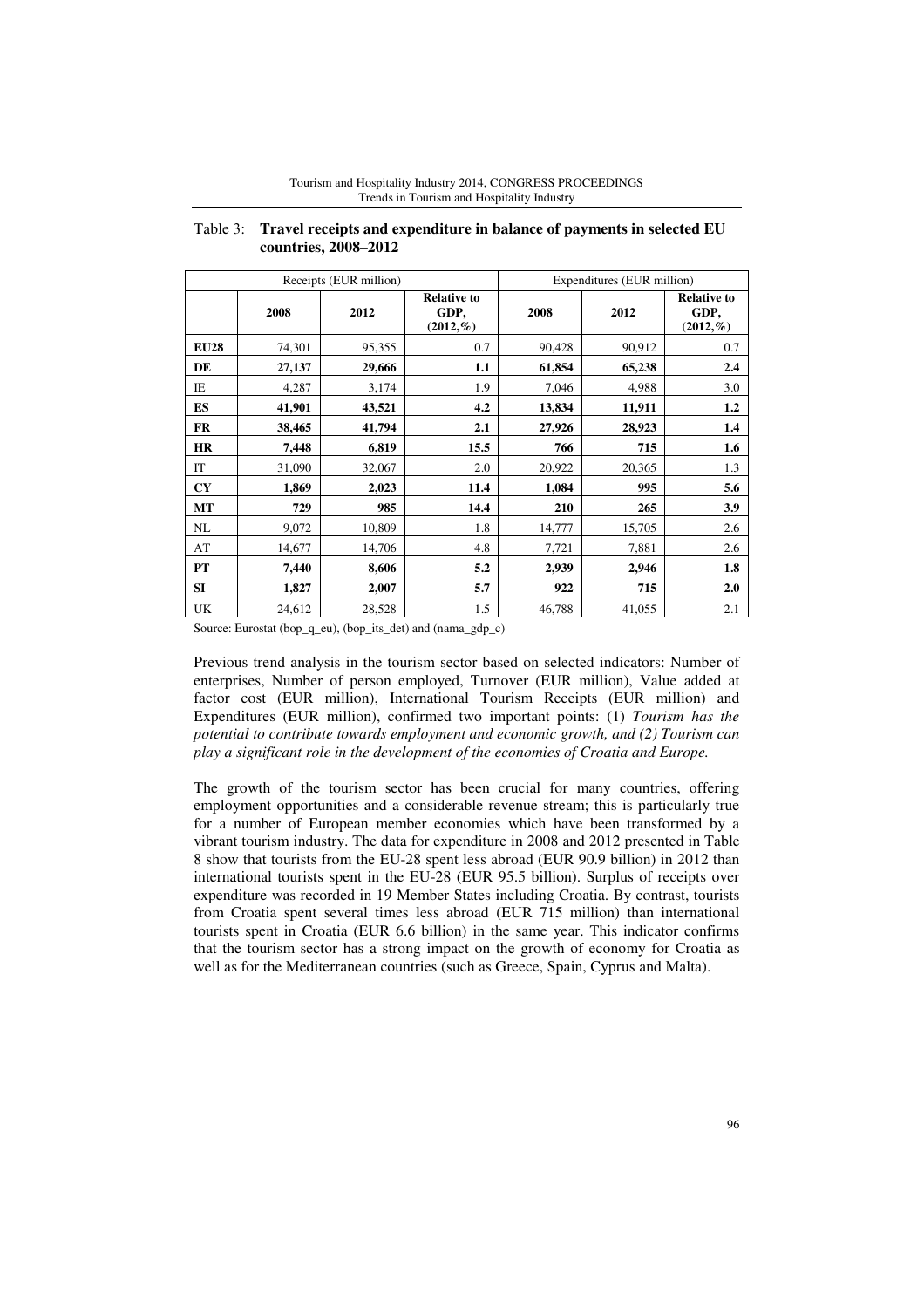## **3. INNOVATION IN CROATIA'S ENTERPRISES ACCORDING TO CIS SURVEY**

The demand for new hotel services, whether by businesses or for private purposes, tends to fluctuate more strongly than the demand for many other products or services. Business demand tends to fluctuate with the economic cycle, and individuals are more likely to curb their spending on tourism activities during periods of low consumer confidence. Apart from economic fluctuations, investment by enterprises in the tourism sector in innovation activities can also have a considerable impact on demand. Underlining the importance of the tourism sector and the international nature of business and leisure travel, our analysis in this part of the paper will focus on marketing and organizational innovation, testing the correlation between trends and challenges facing enterprises. This analysis is based on data collected on a regular basis by Eurostat in particular community innovation statistics (CIS) and selected innovation indicators and variables that are collected for Croatia's enterprises and for enterprises in selected countries. The focus is on innovation in the tourism sector - *Accommodation and food service activities* (NACE code I55-I56), which is an important engine of growth for the economies and labor markets of many countries.

The analysis refers to two types of innovation (marketing and organizational innovation), four selected indicators and eight variables: *Enterprise with organizational and marketing innovation (CIS data codes: inn\_cis7\_mo; and inn\_cis6\_mo); Implementation type of a new marketing method (CIS data codes:inn\_cis6\_mktype; and inn\_cis7\_mktype); Highly important objectives for organizational innovation (CIS data codes:inn\_cis7\_orobj; and inn\_cis6\_orobj); and Highly important objectives for marketing innovation (CIS data codes:inn\_cis7\_mkobj; and inn\_cis6\_mkobj)* – first at the Croatian level, then at the level of selected countries. The main aim of this analysis is to explore the correlation between innovation variables and objectives, and estimate their impact on business changes in tourism enterprises.

According to the data reported in the CIS survey<sup>3</sup> on innovation activities in Croatian enterprises in the period from 2008 to 2010, the share of product and process innovators and organizational and marketing innovators in the Croatian economy was almost equal and those two groups of innovations were usually simultaneously introduced in an enterprise. Innovative enterprises introducing both groups of innovations were more frequent in industrial enterprises (24.1%) than in service enterprises (15.7%). Almost half of large enterprises (49.9%) introduced a product and process innovation and organizational and marketing innovation simultaneously, unlike 16.1% of small enterprises (CBS, 2012). A similar trend was recorded in the period 2006-2008. Innovative enterprises introducing both groups of innovations were more frequent in industrial enterprises (26.9%) than in service enterprises (17.0%). More than a half of the large enterprises (54.9%) introduced a product and process innovation

l

<sup>&</sup>lt;sup>3</sup> The Community Innovation Survey (CIS) is designed to monitor the progress of innovation activity in Europe. It allows a better understanding of the innovation process and analyses the links between innovation and economic fields as competitiveness, employment, economic growth. The survey is conducted every two years. Seven waves of CIS have been launched so far. Our analysis is based on the two latest waves, CIS 2010 (enterprises with innovation activities in time period 2008-2010), and CIS 2008 (enterprises with innovation activities in time period 2006-2008).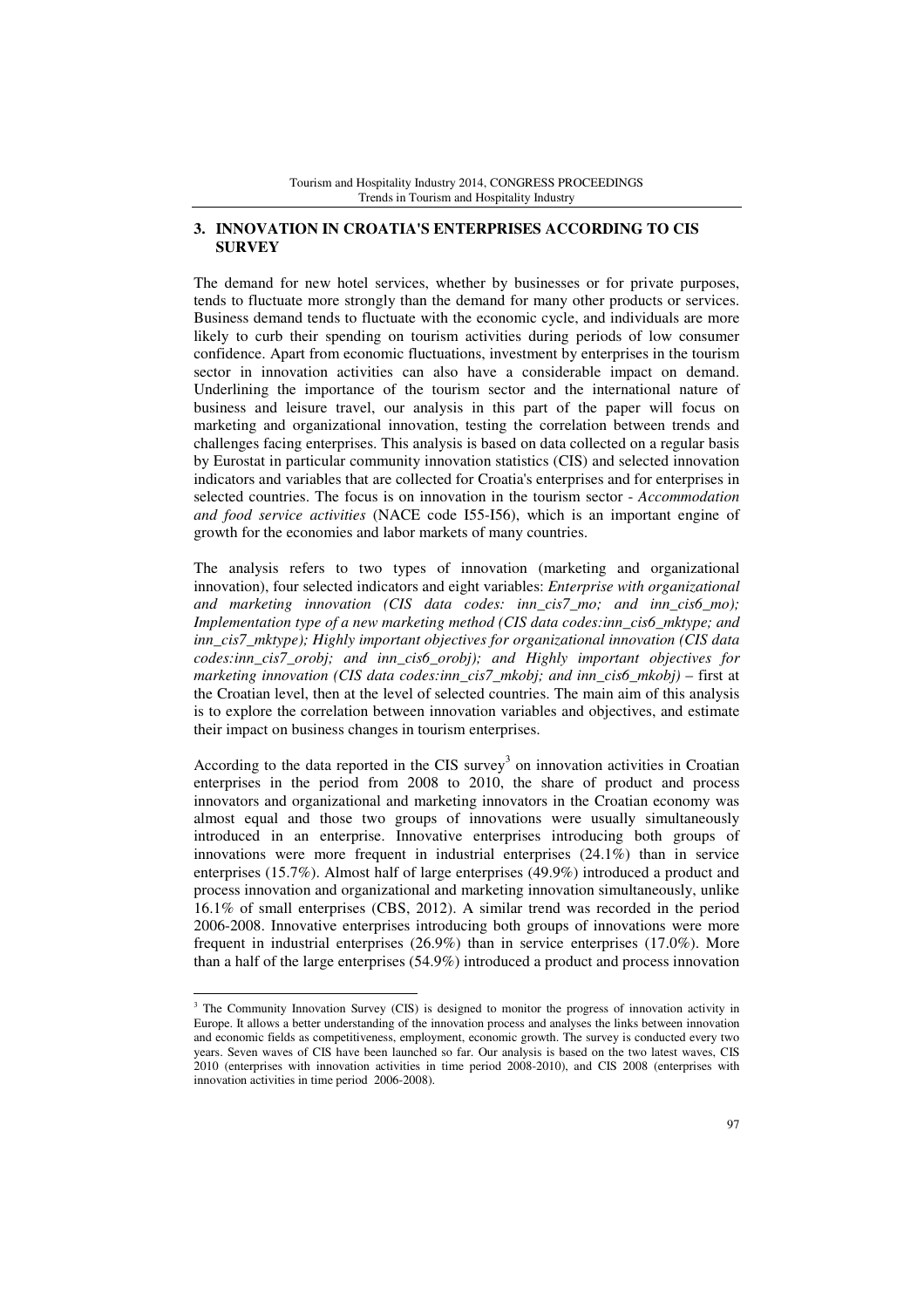and organizational and marketing innovation simultaneously, unlike 16.3% of small enterprises. (CBS, 2012)

|              |                          |         |            |          | Share in total number enterprises by size |         |                                                    |                           |                                                                  |            |         | Share in innovative enterprises                    |          |                                                                       |         |
|--------------|--------------------------|---------|------------|----------|-------------------------------------------|---------|----------------------------------------------------|---------------------------|------------------------------------------------------------------|------------|---------|----------------------------------------------------|----------|-----------------------------------------------------------------------|---------|
| NUTS regions | Size                     |         | Innovators |          | Product and process<br>innovators only    |         | marketing innovators<br>Organizational and<br>only | Product and<br>innovators | simultaneously<br>organizational<br>and marketing<br>process and | Innovators |         | marketing innovators<br>Organizational and<br>only |          | Share Non-innovators<br>number of enterprises<br>enterprises in total |         |
|              |                          | CIS2008 | CIS2010    | CIS 2008 | CIS2010                                   | CIS2008 | CIS2010                                            | CIS 2008                  | CIS2010                                                          | CIS2008    | CIS2010 | CIS 2008                                           | CIS 2010 | CIS 2008                                                              | CIS2010 |
| RH/NUTS      | Small enterprises        | 34,28   | 33,44      | 8,09     | 6.51                                      | 9,87    | 10,79                                              | 16,33                     | 16,14                                                            | 23,59      | 19,45   | 28,78                                              | 32,28    | 65,72                                                                 | 66,56   |
|              | Medium-sized enterprises | 55,25   | 50,86      | 11,60    | 13,42                                     | 10,28   | 11,51                                              | 3337                      | 25,92                                                            | $21{,}00$  | 26,39   | 18,61                                              | 22,64    | 44,69                                                                 | 49,21   |
|              | Large enterprises        | 72,92   | 69,03      | 10,42    | 11,80                                     | 7,55    | 737                                                | 54,95                     | 49,85                                                            | 14,29      | 17,09   | 10,36                                              | 10,68    | 27,08                                                                 | 30,97   |
|              | Total                    | 39,19   | 37,27      | 8,77     | 7,74                                      | 9,85    | 10,78                                              | 20,56                     | 18,76                                                            | 22,38      | 20,76   | 25,14                                              | 28,92    | 60,81                                                                 | 62,72   |
| NUTS2_HR01   | Small enterprises        | 36,40   | 37,32      | 8,17     | 7,82                                      | 11,68   | 12,19                                              | 16,54                     | 17,75                                                            | 22,46      | 20,72   | 32,10                                              | 32.29    | 63,6                                                                  | 62,22   |
|              | Medium-sized enterprises | 59,43   | 55,60      | 10,26    | 13,42                                     | 12.29   | 10,37                                              | 36,99                     | 31,81                                                            | 17.27      | 24,13   | 20,68                                              | 18,66    | 40,45                                                                 | 44,54   |
|              | Large enterprises        | 80,79   | 73,74      | 9,36     | 10,06                                     | 8,37    | 7,83                                               | 63,05                     | 55,31                                                            | 11,59      | 13,64   | 10,37                                              | 10,61    | 18,72                                                                 | 26,26   |
|              | Total                    | 41,76   | 41,59      | 8,55     | 8,70                                      | 11,64   | 11,78                                              | 2157                      | 21,09                                                            | 20,48      | 20,92   | 27,87                                              | 28,31    | 58,24                                                                 | 58,41   |
| NUTS2_HR02   | Small enterprises        | 32,70   | 26,82      | 8,54     | 6,33                                      | $7.08$  | 6,40                                               | 17,08                     | 14,08                                                            | 26,11      | 23,62   | 21,66                                              | 23,87    | 67,3                                                                  | 73,18   |
|              | Medium-sized enterprises | 47,51   | 47,84      | 11,09    | 17,58                                     | 7,92    | 922                                                | 28,51                     | 21,33                                                            | 23,33      | 36,75   | 16,67                                              | 19,28    | 52,49                                                                 | 51,87   |
|              | Large enterprises        | 58,97   | 58,82      | 8,97     | 11,76                                     | 3,85    | 4,41                                               | 46,15                     | 42,65                                                            | 15,22      | 20,00   | 6,52                                               | 7,50     | 39,74                                                                 | $41,18$ |
|              | Total                    | 36,84   | 31,86      | 9,14     | 8,58                                      | 7,14    | 6,85                                               | 20,56                     | 16,43                                                            | 24,81      | 26,94   | 19,38                                              | 21,49    | 63,16                                                                 | 68,14   |
| NUTS2_HR03   | Small enterprises        | 31,99   | 30,31      | 7,70     | 4,49                                      | 8,71    | 11,07                                              | 15,58                     | 14,75                                                            | 24,07      | 14,81   | 27,22                                              | 36,53    | 68,05                                                                 | 69,69   |
|              | Medium-sized enterprises | 55,10   | 45,56      | 14,10    | 10,44                                     | 9,09    | 15.11                                              | 31,73                     | 20,00                                                            | 25,59      | 22,93   | 16,50                                              | 33,17    | 44,9                                                                  | 54,67   |
|              | Large enterprises        | 67,31   | 67,39      | 1346     | 15,22                                     | 9,62    | 7,61                                               | 4423                      | 44,57                                                            | $20,\!00$  | 22,58   | 1429                                               | 11.29    | 32,69                                                                 | 32,61   |
|              | Total                    | 36,67   | 33,60      | 8,88     | 5,66                                      | 8,77    | 11,55                                              | 19,02                     | 16,38                                                            | 24,22      | 16,86   | 23,90                                              | 34,38    | 63,33                                                                 | 66,40   |

## Table 4: **Distribution of innovative enterprises by size and by region for the period 2006-2010**

Source: CIS 2010, CIS 2008, authors' calculation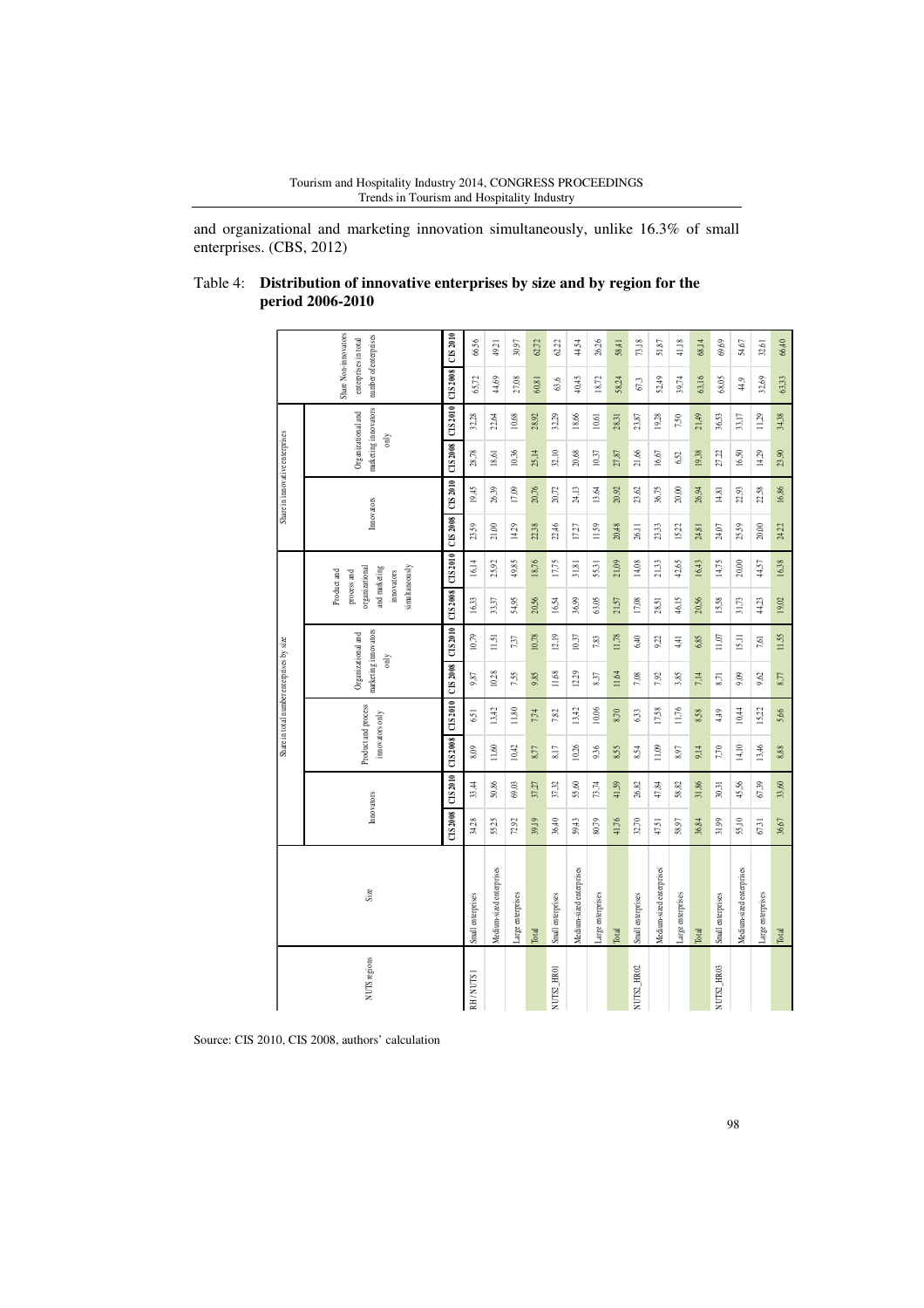From Table 4 it can be seen that in Northwestern Croatia frequent innovation is in organization and marketing (11.6 %) compared with the innovation of products and processes (8.55 %).In Central and Eastern (Pannonian) Croatia product and process innovations (9.14 %) are more frequent relative to innovation in organization and marketing (7.14 %), while in Adriatic Croatia both types of innovations are equally present (product and process innovations with 8.88 % and innovation in organization and marketing with 8.77%). Product innovation and process innovation in organization and marketing in all three NUTS2 regions appear simultaneously in companies. From this we can conclude that the introduction into the market of new products or services or new manufacturing processes is generally followed by changes in the business practices of the company, new methods of work organization and decision-making, new methods of organizing relations with other firms, as well as changes in marketing concepts or strategies. In this trend there is no difference between NUTS2 regions in Croatia. If we observe the distribution of product and process innovation parallel with innovation in organization and marketing, it is clear that the share of such innovation in all three regions increases with firm size.

Data availability for marketing and organizational innovation in Accommodation and food sub-sectors show that these types of innovations were introduced by enterprises in the following Member States: DK, ES, HR, MT, NL, CZ, FR and NL. In 2010, 73.83% of enterprises in the Accommodation and food sector in Croatia introduced organizational and/or marketing innovation. In 2008, this percentage amounted to 57.14%, the lowest among all countries analyzed (see Table 5).

| Country                         | <b>Enterprises that</b><br>introduced organizational<br>and/or marketing<br>innovation | Of which: Enterprises<br>that introduced<br>organizational innovation | Of which: Enterprises<br>that introduced<br>marketing innovation |
|---------------------------------|----------------------------------------------------------------------------------------|-----------------------------------------------------------------------|------------------------------------------------------------------|
| <b>CIS2010</b>                  |                                                                                        |                                                                       |                                                                  |
| Denmark                         | 0.6833                                                                                 | 0.4667                                                                | 0.6333                                                           |
| Spain                           | 0.4892                                                                                 | 0.3746                                                                | 0.3099                                                           |
| Croatia                         | 0.7383                                                                                 | 0.5638                                                                | 0.6711                                                           |
| Malta                           | 0.76                                                                                   | 0.56                                                                  | 0.68                                                             |
| Netherlands                     | 0.4413                                                                                 | 0.2417                                                                | 0.3842                                                           |
| <b>CIS 2008</b>                 |                                                                                        |                                                                       |                                                                  |
| Czech Republic                  | 0.6512                                                                                 | 0.7772                                                                | 0.4085                                                           |
| Spain                           | 0.8055                                                                                 | 0.9092                                                                | 0.2091                                                           |
| France                          | 0.7196                                                                                 | 0.7629                                                                | 0.3542                                                           |
| Croatia                         | 0.5714                                                                                 | 0.7218                                                                | 0.3759                                                           |
| Malta                           | 0.6429                                                                                 | 0.3571                                                                | 0.1429                                                           |
| Netherlands                     | 0.6246                                                                                 | 0.4426                                                                | 0.0495                                                           |
| CIS 2010 total all enterprises* |                                                                                        |                                                                       |                                                                  |
| <b>CIS2010</b>                  |                                                                                        |                                                                       |                                                                  |
| Denmark                         | 0.4402                                                                                 | 0.3583                                                                | 0.2818                                                           |
| Spain                           | 0.2847                                                                                 | 0.241                                                                 | 0.1511                                                           |
| Croatia                         | 0.3308                                                                                 | 0.2286                                                                | 0.2421                                                           |

|  |  | Table 5: Enterprises with organizational and marketing innovation, in $\%$ |  |  |  |
|--|--|----------------------------------------------------------------------------|--|--|--|
|  |  |                                                                            |  |  |  |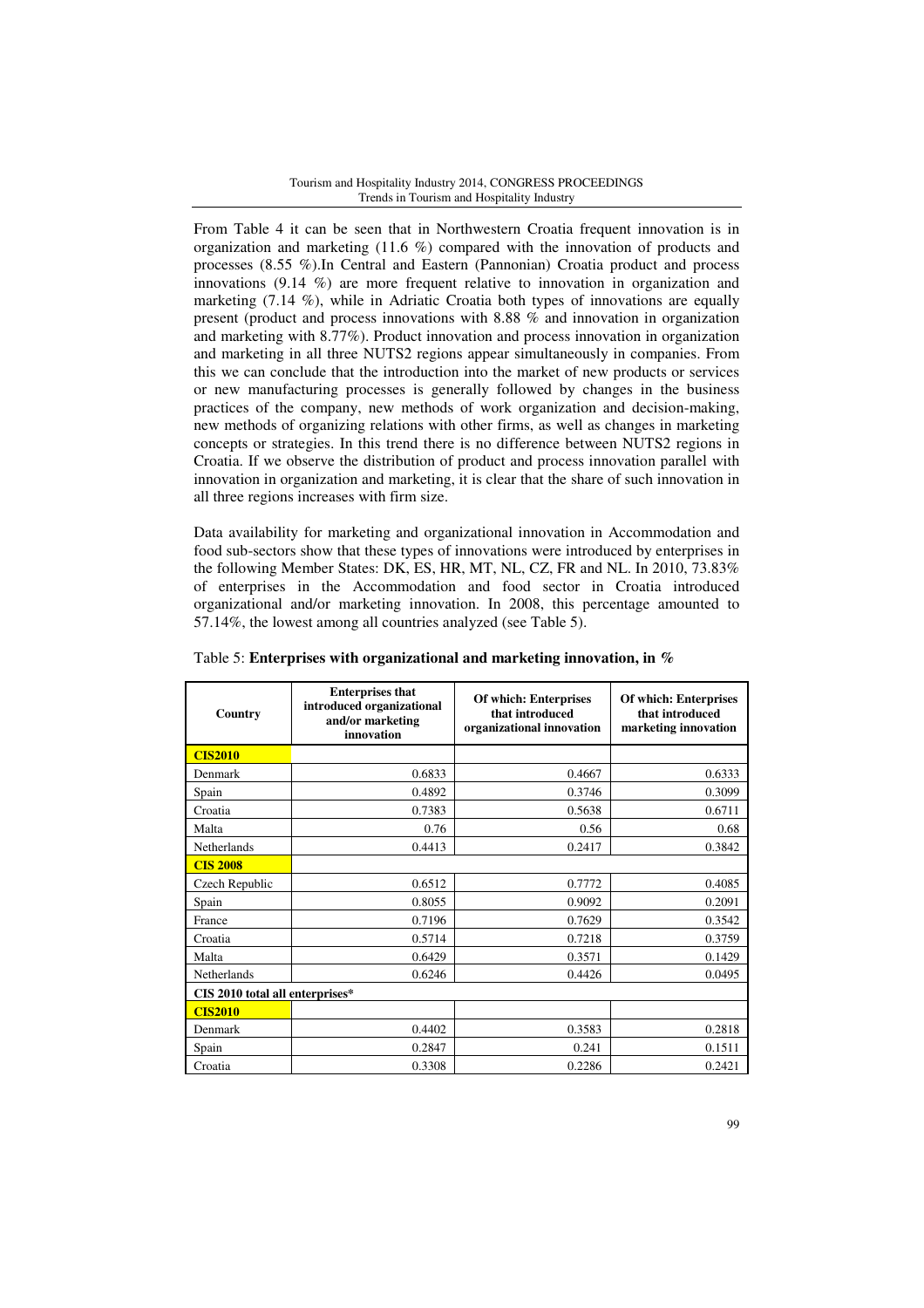| Country            | <b>Enterprises that</b><br>introduced organizational<br>and/or marketing<br>innovation | <b>Of which: Enterprises</b><br>that introduced<br>organizational innovation | <b>Of which: Enterprises</b><br>that introduced<br>marketing innovation |
|--------------------|----------------------------------------------------------------------------------------|------------------------------------------------------------------------------|-------------------------------------------------------------------------|
| Malta              | 0.326                                                                                  | 0.2641                                                                       | 0.2063                                                                  |
| <b>Netherlands</b> | 0.3806                                                                                 | 0.3006                                                                       | 0.231                                                                   |
| <b>CIS 2008</b>    |                                                                                        |                                                                              |                                                                         |
| Czech Republic     | 0.4704                                                                                 | 0.3399                                                                       | 0.3564                                                                  |
| Spain              | 0.3094                                                                                 | 0.2701                                                                       | 0.155                                                                   |
| France             | 0.3977                                                                                 | 0.3379                                                                       | 0.2093                                                                  |
| Croatia            | 0.3392                                                                                 | 0.2464                                                                       | 0.2548                                                                  |
| Malta              | 0.2685                                                                                 | 0.1885                                                                       | 0.181                                                                   |
| Netherlands        | 0.2993                                                                                 | 0.2133                                                                       | 0.1825                                                                  |

Source: Eurostat, (CIS data codes: inn\_cis7\_mo; and inn\_cis6\_mo);\*All Core NACE activities related to innovation activities (B, C, D, E, G46, H, J58, J61, J62, J63, K and M71)

The highest percentage of innovative enterprises implementing different types of new marketing methods (marketing innovations) in the Accommodation and food sector were recorded in Croatia between 2008 and 2010 (see Table 6).

| Country            | <b>Enterprises that</b><br>introduced<br>significant<br>changes to the<br>aesthetic design<br>or packaging | <b>Enterprises that</b><br>introduced new<br>media or<br>techniques for<br>product<br>promotion | <b>Enterprises that</b><br>introduced new<br>methods for<br>product<br>placement | <b>Enterprises that</b><br>introduced new<br>methods of<br>pricing goods or<br>services |
|--------------------|------------------------------------------------------------------------------------------------------------|-------------------------------------------------------------------------------------------------|----------------------------------------------------------------------------------|-----------------------------------------------------------------------------------------|
| <b>CIS2010</b>     |                                                                                                            |                                                                                                 |                                                                                  |                                                                                         |
| Spain              | 0.1471                                                                                                     | 0.8129                                                                                          | 0.4762                                                                           | 0.5403                                                                                  |
| Croatia            | 0.4085                                                                                                     | 0.7277                                                                                          | 0.4507                                                                           | 0.615                                                                                   |
| Malta              | 0.3429                                                                                                     | 0.8                                                                                             | 0.2857                                                                           | 0.3429                                                                                  |
| <b>Netherlands</b> | 0.0968                                                                                                     | 0.9124                                                                                          | 0.4156                                                                           | 0.2914                                                                                  |
| <b>CIS 2008</b>    |                                                                                                            |                                                                                                 |                                                                                  |                                                                                         |
| Czech Republic     | 0.538                                                                                                      | 0.9254                                                                                          | 0.2986                                                                           | 0.7411                                                                                  |
| Spain              | 0.3617                                                                                                     | 0.641                                                                                           | 0.5213                                                                           | 0.5053                                                                                  |
| France             | 0.5401                                                                                                     | 0.7718                                                                                          | 0.3676                                                                           | 0.6761                                                                                  |
| Croatia            | 0.5161                                                                                                     | 0.6839                                                                                          | 0.4903                                                                           | 0.471                                                                                   |
| Malta              | 0.3571                                                                                                     | 0.6429                                                                                          | 0.2143                                                                           | 0.5714                                                                                  |
| Netherlands        | 0.2205                                                                                                     | 0.7866                                                                                          | 0.4053                                                                           | 0.417                                                                                   |

Source: Eurostat, (CIS data codes:inn\_cis6\_mktype; and inn\_cis7\_mktype)

The main type of marketing activities focused on introducing new media or techniques for product promotion. A similar trend was observed in Spain. The eight variables presented in terms of *highly important objectives for organizational innovation* (Table 7) and *highly important objectives for marketing innovation* (Table 8) recorded a relatively high share in Croatia, follow by Spain and France.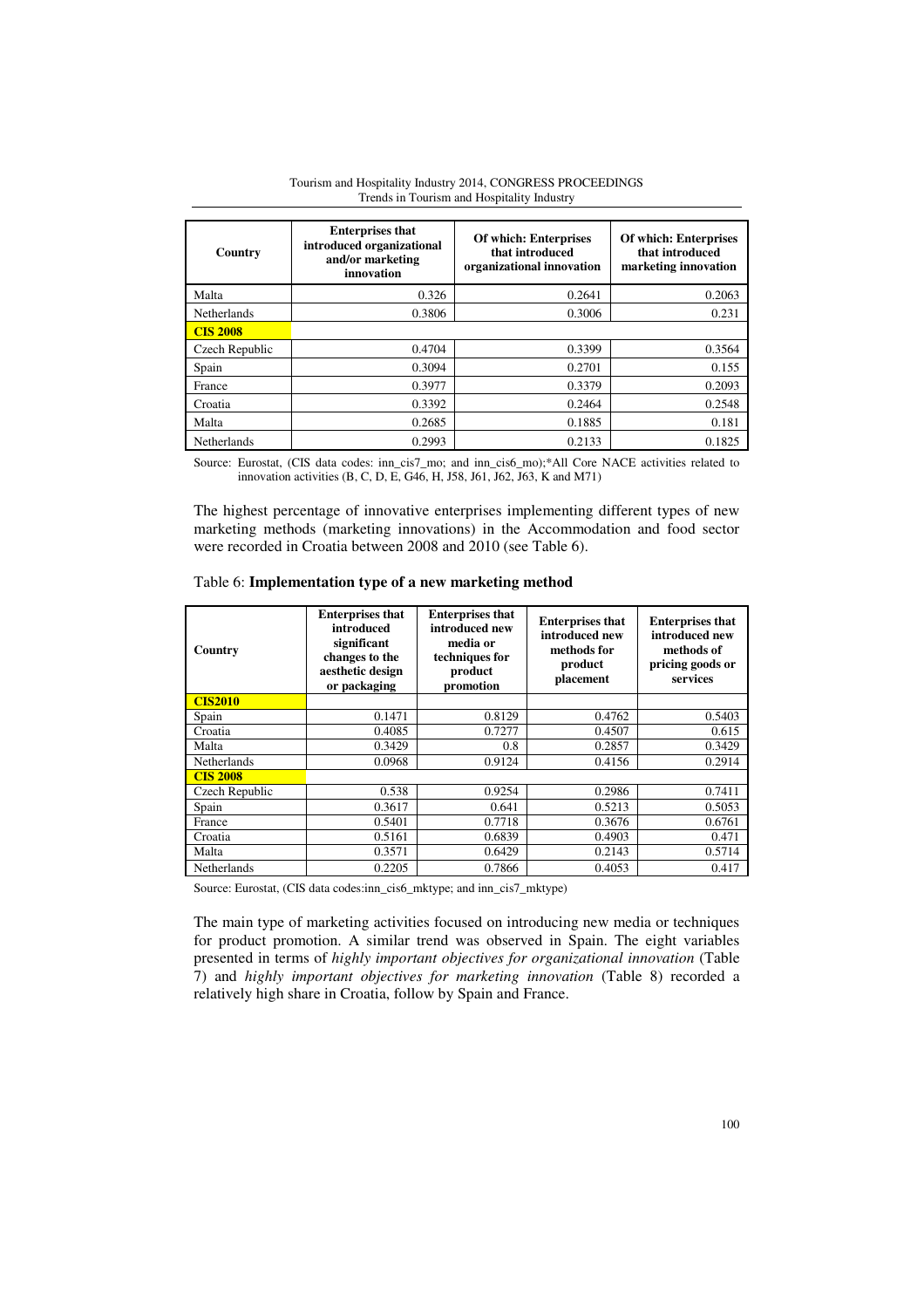| Tourism and Hospitality Industry 2014, CONGRESS PROCEEDINGS |
|-------------------------------------------------------------|
| Trends in Tourism and Hospitality Industry                  |

| Country                         | <b>Enterprises</b><br>for which<br>reducing time<br>to respond to<br>customer or<br>supplier<br>needs is a<br>highly<br>important<br>objective | <b>Enterprises</b><br>for which<br>improving<br>ability to<br>develop new<br>products or<br>processes is a<br>highly<br>important<br>objective | <b>Enterprises</b><br>for which<br>improving<br>quality of<br>goods or<br>services is a<br>highly<br>important<br>objective | <b>Enterprises</b><br>for which<br>reducing<br>costs per unit<br>output is a<br>highly<br>important<br>objective | <b>Enterprises for</b><br>which improving<br>communication or<br>information<br>sharing is a<br>highly important<br>objective |
|---------------------------------|------------------------------------------------------------------------------------------------------------------------------------------------|------------------------------------------------------------------------------------------------------------------------------------------------|-----------------------------------------------------------------------------------------------------------------------------|------------------------------------------------------------------------------------------------------------------|-------------------------------------------------------------------------------------------------------------------------------|
| <b>CIS2010</b>                  |                                                                                                                                                |                                                                                                                                                |                                                                                                                             |                                                                                                                  |                                                                                                                               |
| Spain                           | 0.5815                                                                                                                                         | 0.183                                                                                                                                          | 0.6792                                                                                                                      | 0.3534                                                                                                           | 0.2281                                                                                                                        |
| Croatia                         | 0.619                                                                                                                                          | 0.3333                                                                                                                                         | 0.7619                                                                                                                      | 0.5357                                                                                                           | 0.619                                                                                                                         |
| Malta                           | 0.7857                                                                                                                                         | 0.4286                                                                                                                                         | 0.7143                                                                                                                      | 0.5                                                                                                              | 0.2857                                                                                                                        |
| <b>CIS2008</b>                  |                                                                                                                                                |                                                                                                                                                |                                                                                                                             |                                                                                                                  |                                                                                                                               |
| Czech Republic                  | 0.2757                                                                                                                                         | 0.3218                                                                                                                                         | 0.6308                                                                                                                      | 0.5639                                                                                                           | 0.4606                                                                                                                        |
| Spain                           | 0.483                                                                                                                                          | 0.1718                                                                                                                                         | 0.6483                                                                                                                      | 0.235                                                                                                            | 0.3112                                                                                                                        |
| France                          | 0.5235                                                                                                                                         | 0.3736                                                                                                                                         | 0.7808                                                                                                                      | 0.3818                                                                                                           | 0.431                                                                                                                         |
| Croatia                         | 0.5714                                                                                                                                         | 0.7218                                                                                                                                         | 0.3759                                                                                                                      | 0.4511                                                                                                           | 0.4737                                                                                                                        |
| CIS 2010 total all enterprises* |                                                                                                                                                |                                                                                                                                                |                                                                                                                             |                                                                                                                  |                                                                                                                               |
| <b>CIS2010</b>                  |                                                                                                                                                |                                                                                                                                                |                                                                                                                             |                                                                                                                  |                                                                                                                               |
| Spain                           | 0.5653                                                                                                                                         | 0.373                                                                                                                                          | 0.5738                                                                                                                      | 0.3875                                                                                                           | 0.3865                                                                                                                        |
| France                          | 0.5188                                                                                                                                         | 0.4014                                                                                                                                         | 0.6094                                                                                                                      | 0.374                                                                                                            | 0.3662                                                                                                                        |
| Croatia                         | 0.4632                                                                                                                                         | 0.3581                                                                                                                                         | 0.6145                                                                                                                      | 0.3709                                                                                                           | 0.3838                                                                                                                        |
| Malta                           | 0.6667                                                                                                                                         | 0.4296                                                                                                                                         | 0.6296                                                                                                                      | 0.4222                                                                                                           | 0.4148                                                                                                                        |
| <b>CIS2008</b>                  |                                                                                                                                                |                                                                                                                                                |                                                                                                                             |                                                                                                                  |                                                                                                                               |
| Czech Republic                  | 0.3918                                                                                                                                         | 0.3727                                                                                                                                         | 0.5315                                                                                                                      | 0.3634                                                                                                           | 0.3205                                                                                                                        |
| Spain                           | 0.5509                                                                                                                                         | 0.2978                                                                                                                                         | 0.5335                                                                                                                      | 0.3114                                                                                                           | 0.3916                                                                                                                        |
| France                          | 0.4812                                                                                                                                         | 0.3101                                                                                                                                         | 0.5897                                                                                                                      | 0.3678                                                                                                           | 0.3311                                                                                                                        |
| Croatia                         | 0.4854                                                                                                                                         | 0.35                                                                                                                                           | 0.5817                                                                                                                      | 0.35                                                                                                             | 0.4667                                                                                                                        |

## Table 7: **Highly important objectives for organizational innovation**

Source: Eurostat, (CIS data codes:inn\_cis7\_orobj; and inn\_cis6\_orobj);\*All Core NACE activities related to innovation activities (B, C, D, E, G46, H, J58, J61, J62, J63, K and M71)

Analysis of variables regarding *highly important objectives for organizational innovation* (Table 7) were reported on: *reducing time to respond to customer or supplier needs, and on improving quality of goods or services* as a highly important objectives for enterprises. Highly important objectives for marketing innovation (Table 8) was reported on *activities which contributed increasing or maintaining market share*.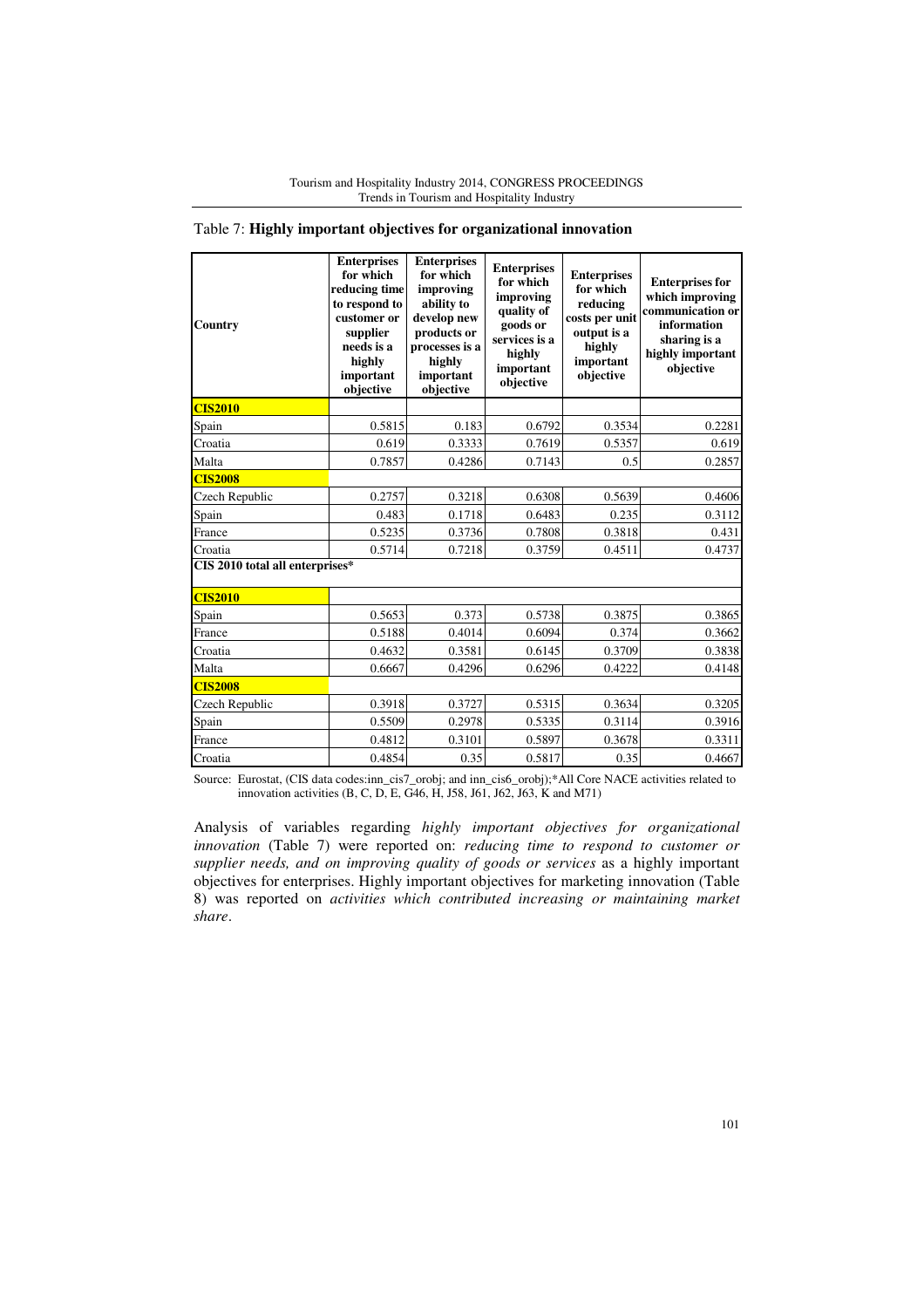| <b>Country</b>  | <b>Enterprises for which</b><br>increasing or<br>maintaining market<br>share is a highly<br>important objective | <b>Enterprises for which</b><br>introducing products to<br>new customer groups is<br>a highly important<br>objective | <b>Enterprises for which</b><br>introducing products to<br>new geographic markets<br>is a highly important<br>objective |
|-----------------|-----------------------------------------------------------------------------------------------------------------|----------------------------------------------------------------------------------------------------------------------|-------------------------------------------------------------------------------------------------------------------------|
| <b>CIS2010</b>  |                                                                                                                 |                                                                                                                      |                                                                                                                         |
| Spain           | 0.7061                                                                                                          | 0.5848                                                                                                               | 0.2545                                                                                                                  |
| Croatia         | 0.72                                                                                                            | 0.61                                                                                                                 | 0.2                                                                                                                     |
| Malta           |                                                                                                                 | 0.0588                                                                                                               | 0.1765                                                                                                                  |
| <b>CIS 2008</b> |                                                                                                                 |                                                                                                                      |                                                                                                                         |
| Czech Republic  | 0.7506                                                                                                          | 0.3274                                                                                                               | 0.0538                                                                                                                  |
| Spain           | 0.3856                                                                                                          | 0.3457                                                                                                               | 0.2021                                                                                                                  |
| France          | 0.6303                                                                                                          | 0.3563                                                                                                               | 0.2387                                                                                                                  |
| Croatia         | 0.4194                                                                                                          | 0.3935                                                                                                               | 0.1355                                                                                                                  |

### Table 8: **Highly important objectives for marketing innovation**

Source Eurostat, (CIS data codes:inn\_cis7\_mkobi; and inn\_cis6\_mkobi)

The analysis results obtained by the correlation coefficient show a high degree of correlation between the observed variables in the range 0.996 to 0.999.

The performance analysis of type of marketing and organizational innovations and variables (see Table 5 and table 7) regarding important objectives for introducing organizational and marketing innovation and implementing new methods (see Table 6 and table 8) carried out for enterprises in the tourism sub-sector  $I$  55 – 56 in the period from 2006 to 2010 clearly illustrates that the impact of innovation on the growth of the tourism sector has been important for both Croatia and the countries analyzed.

Analysis of the impact of innovation activities in selected countries (Croatia, Malta, Spain, Netherland and Denmark) that have had innovation in enterprises in the tourism sub-sector I55 and I56 shows a mixed picture of the impact of the variables measured, according to the calculated correlation coefficients. The following variables were analyzed and the following correlation coefficients (CORREL) obtained:

- Enterprises that introduced organizational and marketing innovation in Accommodation and food service activities /Receipts (EUR million) Relative to GDP,% *(CORELL: 0.752),*
- Enterprises that introduced organizational innovation in Accommodation and food service activities/ Receipts (EUR million) Relative to GDP,% (*CORELL: 0.815*),
- Enterprises that introduced marketing innovation/ Receipts (EUR million) Relative to GDP,% *(CORELL: 0.661),*
- Enterprises that introduced organizational innovation in Accommodation and food service activities /International tourist arrivals, share %, 2012 *(CORREL: -0.275),*
- Enterprises that introduced marketing innovation / International tourist arrivals, share %, 2012 *(CORREL: - 0.718).*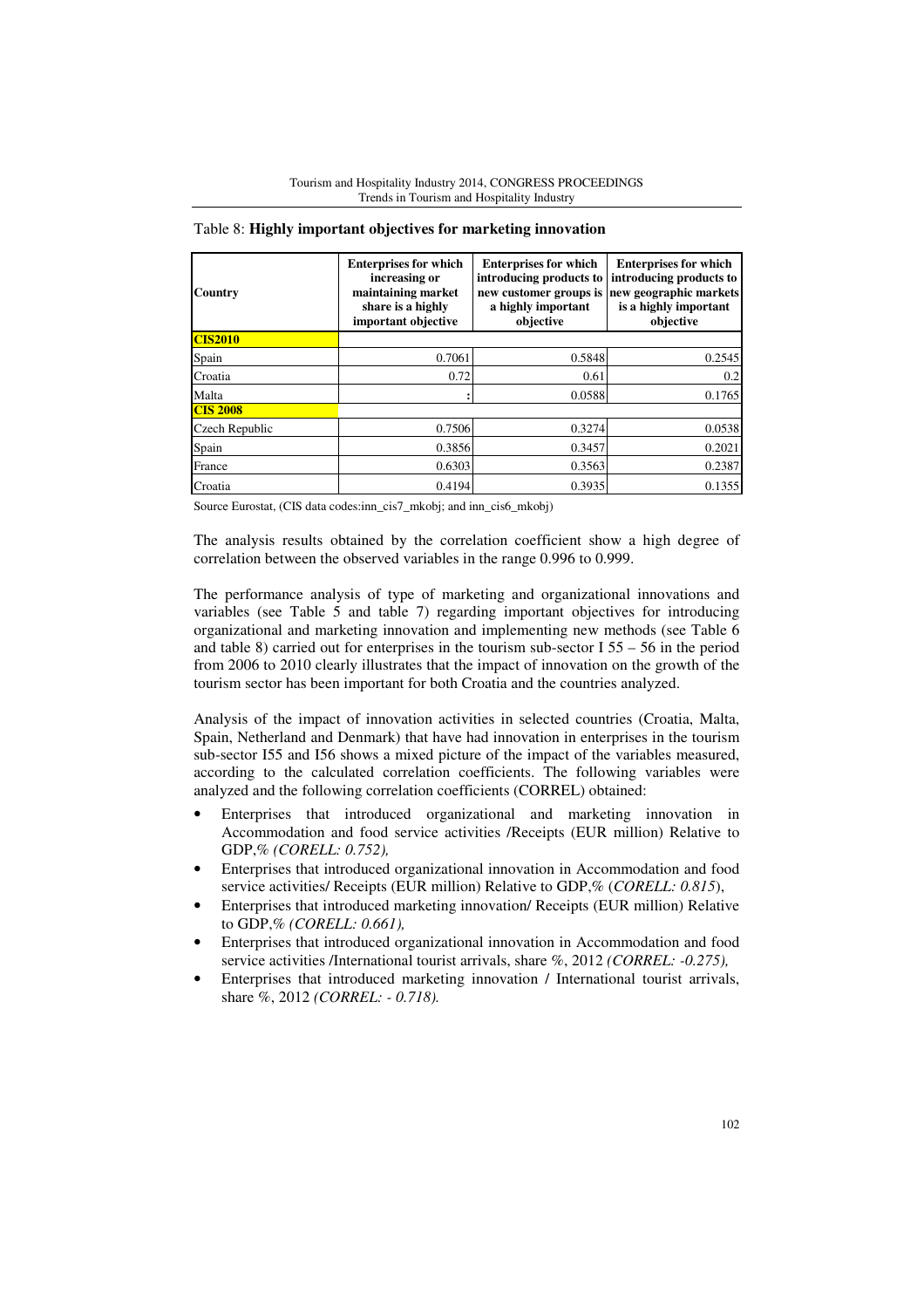## **4. SOME REMARKS INSTEAD OF A CONCLUSION**

This article takes a look at recent statistics on tourism in Croatia and in the European Union (EU), in particular the final results for 2006-2010 evolutions. Although the paper focuses on innovation in the tourism sector (NACE I 55 and I 56 - Accommodation and food service activities), it also looks at trends in tourism industries and the non-financial business economy regardless of selected countries.

This article presents recent statistics on the tourism industries in Croatia and the European Union. In this paper analysis is based on economic data extracted from Eurostat community innovation statistics (CIS database) and other areas of official statistics, in particular structural business statistics (SBS), with the aim of providing a more complete economic picture of this sector, which is an important engine of growth for the economies and labor markets of many countries. Main statistical findings presented refer to six selected indicators: number of enterprises, number of persons employed, turnover, value added at factor cost, travel receipts and expenditure – first at the EU level, and then at the country level.

In 2010, more than one in seven enterprises in the European non-financial business economy belonged to the tourism industries. These 3.4 million enterprises employed an estimated 15.2 million persons. Enterprises in industries with tourism related activities accounted for 11 % of the persons employed in the non-financial business economy and 29 % of persons employed in the services sector.

EU-28 tourism industries accounted for 5.58 % of the total turnover and 9.37 % of the total value added at factor cost. *Croatia's tourism industries accounted for 5.38 % of the total turnover and 8.31 % of the total value added at factor cost*. Its indicated that Croatia continues stabile growth regarding tourism industries. Followed by a positive trend measured with an increase relative to GDP in % (Table 8), the growth in international tourism receipts matched the growth in arrivals.

The growth of the tourism sector has been crucial for Croatia and many Member States, offering employment opportunities and a considerable revenue stream. The data for 2008 and 2012 presented in Table 8 regarding expenditure show that tourists from the EU-28 spent less abroad (EUR 90.9 billion) in 2012 than international tourists spent in the EU-28 (EUR 95.5 billion). Surplus of receipts over expenditure was recorded in 19 Member States including Croatia. By contrast, tourists from Croatia spent several times less abroad (EUR 715 million) than international tourists spent in Croatia (EUR 6.6 billion) in the same year. The economic importance of international tourism was measured by looking at the ratio of international travel receipts relative to GDP. In 2012, the ratio of travel receipts to GDP was the highest in Croatia (15.5 %), Malta  $(14.4\%)$  and Cyprus  $(11.4\%)$ , confirming the importance of tourism to these countries (see Table 5). This indicator confirms that the tourism sector has a strong impact on the growth of economy in Croatia as well as in the Mediterranean countries (such as Greece, Spain, Cyprus and Malta).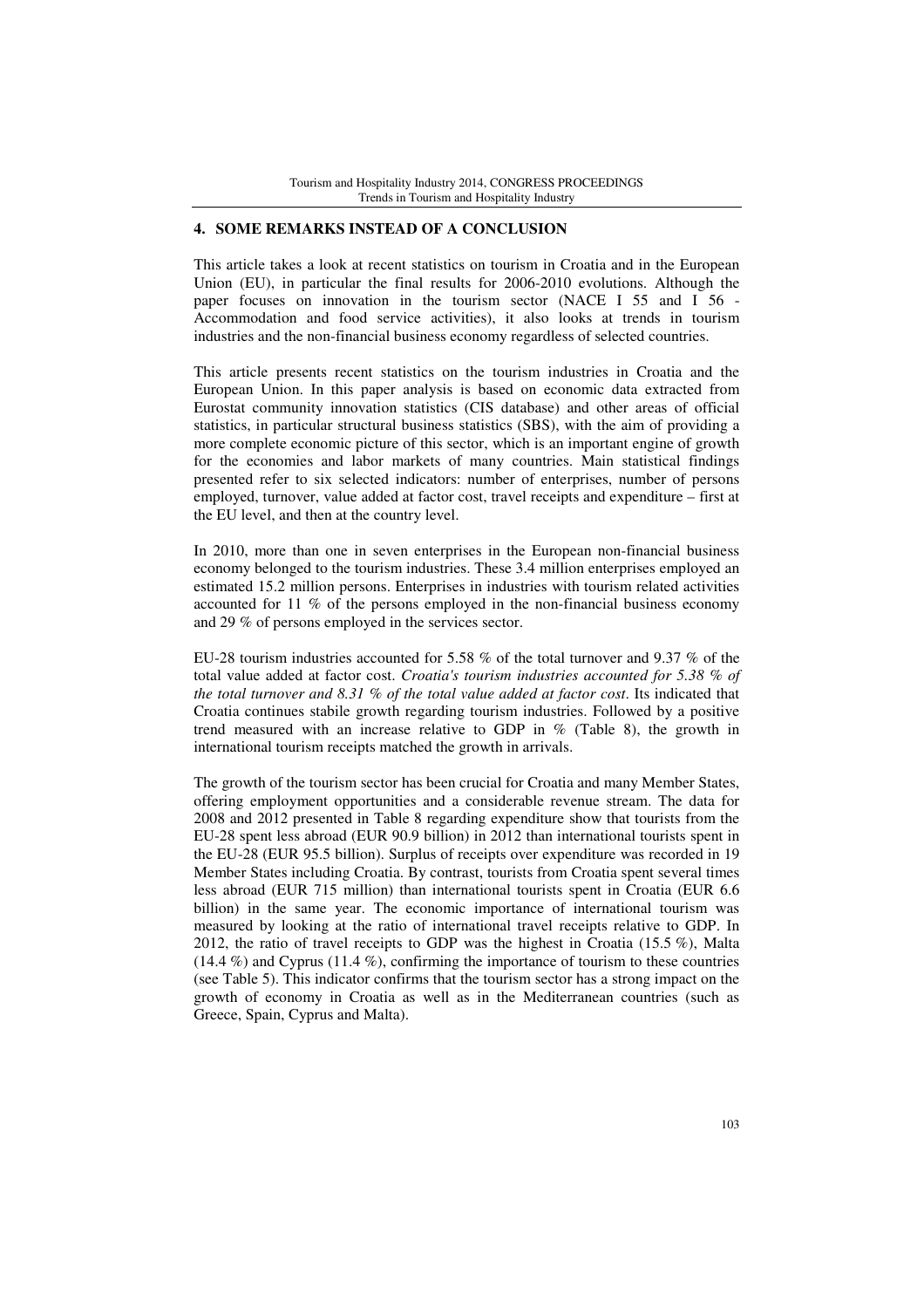The impact of innovation on the growth of enterprises operating in the tourism sector in Croatia was assessed on the basis of the following variables: number enterprises, number of persons employed, turnover (EUR million), GVA (EUR million) and international tourist arrivals (in 1000s). There is a high degree of correlation between the observed variables, in the range 0.996 to 0.999.

Marketing and organizational innovation in Accommodation and food sub-sectors was introduced by enterprises in the following Member States: DK, ES, HR, MT, NL, CZ, FR and NL. In 2010, 73.83% of enterprises in the Accommodation and food sector in Croatia introduced organizational and/or marketing innovations. In 2008, this percentage was 57.14%, the lowest among all countries analyzed. The main type of marketing activities focused on introducing new media or techniques for product promotion. A similar trend was observed in Spain. The eight variables presented in terms of *highly important objectives for organizational innovation* (Table 12) and *highly important objectives for marketing innovation* (Table 13) recorded a relatively high share in Croatia, follow by Spain and France. The performance analysis of type of marketing and organizational innovations and variables assessed for enterprises in the tourism sub-sector I  $55 - 56$  in the period from 2006 to 2010 clearly illustrates that the impact of innovation on the growth of the tourism sector has been important for Croatia and the countries analyzed.

### **REFERENCES**

- Bečić, E., Črnjar, K. (2009) Trends on the Tourist Labour Market, Tourism and Hospitality Management, vol.15, No.2, University of Rijeka – Faculty of Tourism and Hospitality management, Wifi Wien, Aleksandreion Technological Educational Institution (TEI) in Thassaloniki, Opatija.
- Buhalus, D., Law, R. (2008) Progress in information technology and tourism management, Tourism Management, Vol. 29 (4), pp. 609-623.
- Business Panel on future EU innovation policy: Reinvent Europe Through Innovation From A Knowledge Society To An Innovation Society (2010), available at http://ec.europa.eu/enterprise/policies/ innovation/files/panel\_report\_en.pdf
- CBS, 2012 First release Number: 8.2.2. , Zagreb 31 May 2010.
- CBS, 2012. First release Number: 8.2.2. , Zagreb July 2012.
- Črnjar, K. (2010), Strategija upravljanja znanjem u funkciji konkuretnosti hotelske industrije doctoral theases, Fakultet za menadžment u turizmu i ugostiteljstvu, Opatija.
- Črnjar, K. (2012) Contribution of Knowledge management to the development of the Hotel enterprises Commpetitivnes, 6th International Conference of the School of Economics and Business "Beyond the Economic Crises: Lessond Learned and challenges ahead, 12-13 October 2012, Sarajevo, BIH.
- EUROSTAT database Science, technology and innovation, available at http://epp.eurostat.ec.europa.eu/portal/page/portal/science\_technology\_innovation/data/database EUROSTAT database Tourism in the European Union, available at
- http://epp.eurostat.ec.europa.eu/portal/page/portal/tourism/introduction
- EUROSTAT Structural business statistics (SBS), available at
- http://epp.eurostat.ec.europa.eu/portal/page/portal/european\_business/introduction
- EUROSTAT: Science, technology and innovation Community Innovation Survey (CIS), available at http://epp.eurostat.ec.europa.eu/portal/page/portal/microdata/cis
- Hjalager, A. M. (2002) Repairing innovation defectiveness in tourism. Tourism Management, Vol. 23, pp. 465-474.
- Hjalager, A. M. (2010) The review of innovation research in tourism, Tourism Management, Vol. 31, Elsavier, pp. 1-12.
- Honarpour, A. et all (2012) Knowledge Management, Total Quality management and Innovation: A New Look, Journal of Technology Management & Innovation, vol. 7, issue 3, Facultad de Economis y Negocios, pp. 22 -31.